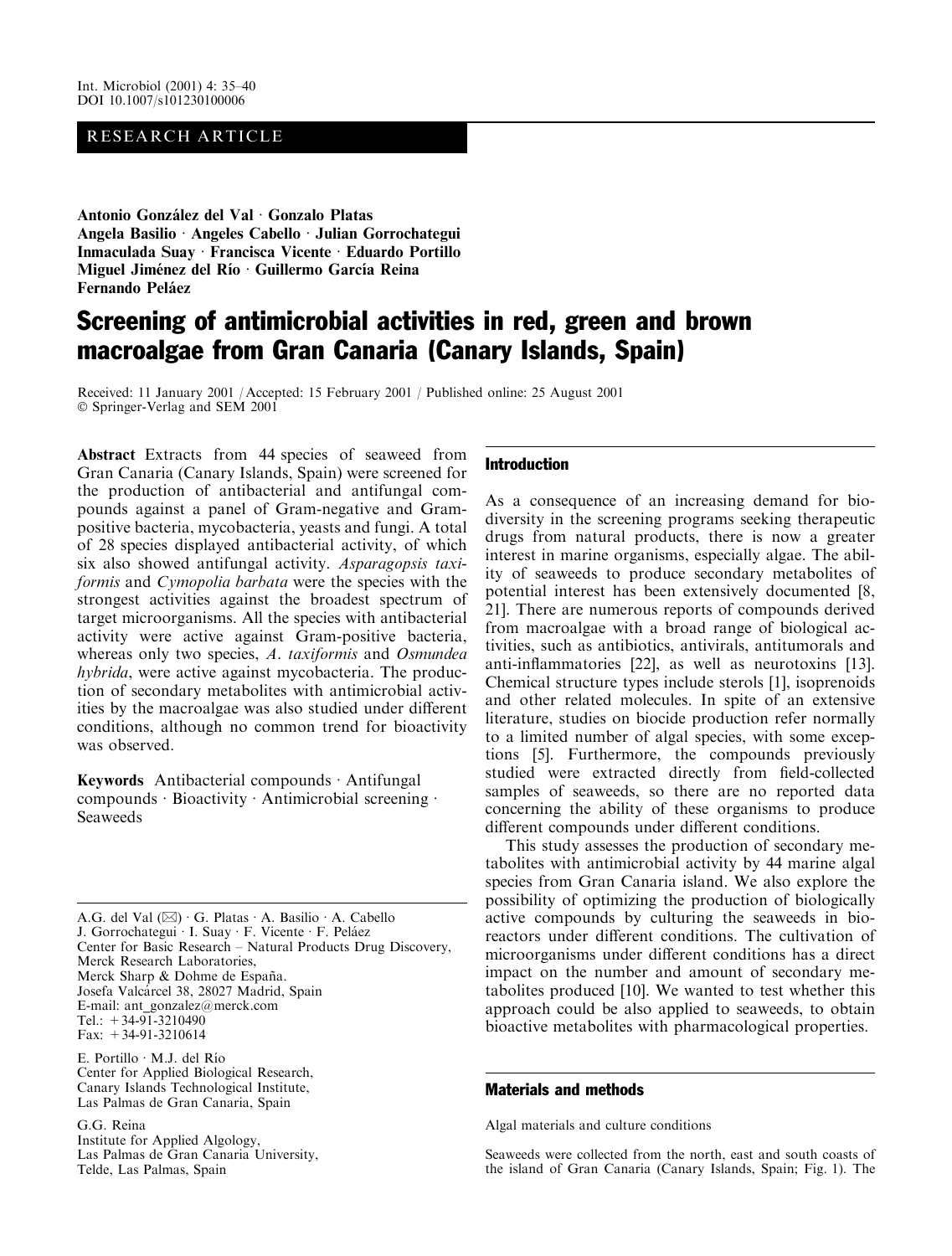Fig. 1 Map of the Canary Islands (Spain). Seaweeds were collected from the north, east and south coasts of Gran Canaria



check-lists provided by Alfonso-Carrillo and Sanson [2, 3] and Gil-Rodriguez and Alfonso-Carrillo [12] were used for the classification of the species. Algae were cleaned of epiphytes; and necrotic parts were removed before cultivation. Culture experiments were performed in 80-1 Plexiglas cylinders under greenhouse conditions. Seaweeds were grown following the criteria described by Lignell and Peders [14]. Together with field-collected samples (control), two additional experimental growth conditions in the laboratory were established: (1) low stress, where seaweeds cultivated at a density of 2  $g/l$  were exposed to a continuous flow (12 exchanges) day) of natural seawater supplemented with nitrogen  $(50 \mu M)$  $NH_4^+$ ) and (2) high stress, where seaweeds were cultivated at a density of  $5 \text{ g/l}$  without seawater exchange or nutrients. After cultivation, seaweeds were collected, centrifuged at 1,400 g for 2 min to eliminate superficial water and then frozen at  $-70$  °C. The whole of the thallus was used for extraction.

#### Methanol extraction

Frozen algal samples were lyophilized and 0.2 g of each were weighed. Then 2 ml of 100% methanol were added, the suspension was shaken for 15 min and then centrifuged at 1,500  $g$  for 15 min. Methanol extracts (prepared in duplicate) were dried under a flow of nitrogen and dissolved in 0.5 ml of 50% methanol, to reduce the toxic effect of the solvent on the test strains.

#### Evaluation of antimicrobial activity

In vitro antimicrobial susceptibility tests were performed using a panel which included both clinical pathogens and laboratory control strains, all of them belonging to the Merck Culture Collection: three Gram-positive bacteria (Bacillus subtilis MB964, Enterococcus faecium MB5571) and Staphylococcus aureus MB5393, two Gram-negative bacteria (Pseudomonas aeruginosa MB979 and Serratia marcescens MB252), one mycobacterium (Mycobacterium smegmatis MB2233), two yeasts (Candida albicans MY1055 and Saccharomyces cerevisiae W303) and one filamentous fungus (Aspergillus fumigatus MF5668). All bacteria used for the tests, except for *B. subtilis*, were resistant to at least one known antimicrobial agent: Staphylococcus aureus was methicillin-resistant, E. faecium was resistant to vancomycin and  $\beta$ -lactam antibiotics, M. smegmatis was resistant to penicillin, aminoglycosides and macrolides; and the two Gram-negative bacterial strains were resistant to penicillin, cephalosporins and macrolides (and, in the case of *P. aeruginosa*, also to imipenem) [4, 7, 25, 28]. *A. fumigatus* MF5668 and C. albicans MY1055 are major causes of systemic fungal infections, particularly in immunodepressed patients, including those with acquired immunodeficiency syndrome [27].

The inoculum and assay plates for bacteria, yeast and filamentous fungal strains were prepared as described by Suay [24]. In all cases, 100-ml aliquots of the seeded agar media were poured into Nunc square plates  $(24\times24 \text{ cm})$ .

Methanol extracts  $(25 \mu l)$  were applied onto the surface of the assay plates seeded with the target microorganisms, which were incubated overnight at 28 °C (yeasts) or 37 °C (bacteria). Inhibition zones around the application points were measured after 24 h. The tests were performed twice, using the two methanol extracts prepared from each sample. The results were in general very similar (differences of less than 3 mm of inhibition zone). An average of the two values was calculated and coded as indicated in the tables. Antibiotics with either positive or negative responses were used as internal controls for the plates (e.g. amphotericin B, gentamycin, hygromycin B, oxytetracyclin, penicillin G and tunicamycin). Methanol (50%) without algal extract was also used as a negative control and, in this case, no antimicrobial activity was observed.

#### Data analyses

Statistical analyses of the distribution of the antimicrobial activities were carried out using the  $\chi^2$  test. The data were contrasted with the expected distribution under the null hypothesis, i.e. the same proportion of active species in each taxon.

Table 1 Distribution of antimicrobial activities among Divisions (Div.) and Orders of seaweeds

| Order             | Number Active<br>of species species<br>tested |    | Species with<br>antibacterial<br>activity | Species with<br>antifungal<br>activity |
|-------------------|-----------------------------------------------|----|-------------------------------------------|----------------------------------------|
| Div. Chlorophyta  | 11                                            | 8  | 8                                         | 3                                      |
| Caulerpales       | 3                                             | 3  | 3                                         |                                        |
| Codiales          |                                               | 2  | 2                                         |                                        |
| Dasycladales      |                                               |    |                                           |                                        |
| <b>U</b> lvales   | 3                                             | 2  | 2                                         |                                        |
| Div. Phaeophyta   | 17                                            | 9  | 9                                         |                                        |
| Dictyotales       | 8                                             |    |                                           |                                        |
| Ectocarpales      | 6                                             |    |                                           |                                        |
| Sphacelariales    | 3                                             |    |                                           |                                        |
| Div. Rhodophyta   | 16                                            | п  |                                           |                                        |
| Ceramiales        | 3                                             | 3  | 3                                         |                                        |
| Corallinales      |                                               | 2  | 2                                         |                                        |
| Cryptonemiales    |                                               |    | $\mathbf{\Omega}$                         |                                        |
| Gelidiales        |                                               |    |                                           |                                        |
| Gigartinales      |                                               |    |                                           |                                        |
| <b>Nemaliales</b> | 5                                             |    |                                           |                                        |
| Total isolates    | 44                                            | 28 | 28                                        | 6                                      |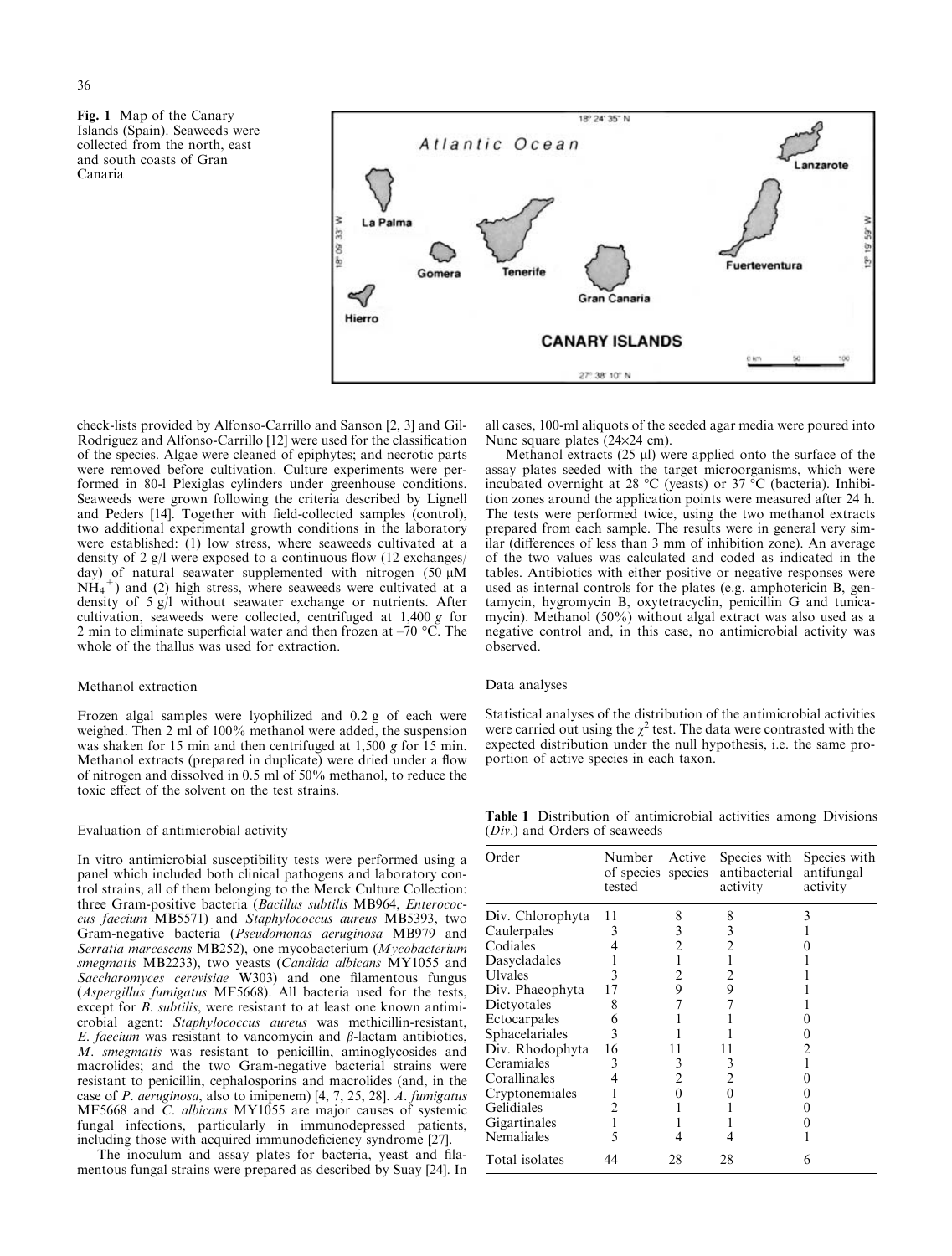## **Results**

Out of 44 species distributed among the three major divisions of macroalgae, 28 (64%) had antimicrobial activity (Table 1). All three groups showed a high percentage of species with antimicrobial activity, 73% in the case of Chlorophyta, 69% in Rhodophyta and 53% in Phaeophyta. The differences among them were not statistically significant  $(P > 0.1)$ .

Table 2 Antimicrobial activity in species of seaweed. Taxa are arranged in alphabetic order. Activity is classified according to the diameter of the inhibition zone around the point of application of the sample  $(++215 \text{ mm}, ++315 \text{ mm}, + \text{hazy/very} \text{ hazy})$ inhibition zone,  $-$  no activity). Micro-organisms: Asp Aspergillus

Regarding the distribution of antimicrobial activities at the level of Order (Table 1), we observed the production of antimicrobials in all the groups covered in our study. Among the Orders screened, the highest proportions of species showing activity were found in the Dictyotales, Nemaliales, Ceramiales and Caulerpales, whereas the lowest was observed for the Ectocarpales (one active extract from six species tested). Antimicrobial activity was detected in 28 species, 22 of which produced only antibacterial activity (Table 2).

fumigatus MF5668, Bac Bacillus subtilis MB964, Can Candida albicans MY1055, Ent Enterococcus faecium MB5571, Myc Mycobacterium smegmatis MB2233, Pse Pseudomonas aeruginosa MB979, Sac Saccharomyces cerevisiae W303, Ser Serratia marcescens MB252, Sta Staphylococcus aureus MB5393

| Order          | Species tested            | Target microorganism     |                          |                                    |                          |                          |                          |                          |                                   |                              |
|----------------|---------------------------|--------------------------|--------------------------|------------------------------------|--------------------------|--------------------------|--------------------------|--------------------------|-----------------------------------|------------------------------|
|                |                           | Pse                      | Ser                      | Ent                                | Myc                      | Sta                      | Bac                      | Can                      | Sac                               | Asp                          |
| Chlorophyta    |                           |                          |                          |                                    |                          |                          |                          |                          |                                   |                              |
| Caulerpales    | Caulerpa prolifera        |                          |                          |                                    |                          | $++ +$                   | $++$                     |                          |                                   | $^{+}$                       |
|                | C. racemosa               | $\overline{\phantom{a}}$ | $\overline{a}$           | $\overline{a}$                     | $\overline{ }$           | $+ + +$                  | $+ + +$                  | $\equiv$                 | $\overline{\phantom{0}}$          | $\equiv$                     |
|                | C. webbiana               |                          |                          | $\equiv$                           |                          | $^{+}$                   |                          |                          |                                   |                              |
| Codiales       | Codium decorticatum       |                          | $\overline{\phantom{0}}$ | $=$                                | $\overline{a}$           | $\overline{a}$           |                          | $\overline{ }$           | $\overline{ }$                    | $\equiv$                     |
|                | C. intertextum            |                          | $\overline{\phantom{a}}$ | $\overline{\phantom{a}}$           |                          | $\overline{\phantom{0}}$ |                          | $\overline{\phantom{a}}$ | $\overline{a}$                    | $\equiv$                     |
|                | C. taylorii               |                          |                          | $\overline{\phantom{a}}$           | $\equiv$                 | $+ +$                    |                          | $\overline{\phantom{a}}$ | $\overline{a}$                    |                              |
|                | Halimeda discoidea        |                          | $\equiv$                 | $\equiv$                           | $\overline{\phantom{0}}$ | $+ +$                    | $+ +$                    | $\overline{a}$           | $\equiv$                          | $\overline{\phantom{0}}$     |
| Dasycladales   | Cymopolia barbata         |                          |                          | $+ + +$                            |                          | $+ + +$                  | $+ + +$                  | $+ +$                    | $++$<br>$+$                       | $+ +$                        |
| Ulvales        | Enteromorpha compressa    |                          | $\overline{\phantom{0}}$ | $\equiv$                           | $\overline{\phantom{0}}$ | $-$                      |                          | $\overline{\phantom{0}}$ | $\overline{\phantom{0}}$          |                              |
|                | E. muscoides              |                          |                          |                                    |                          | $++$ + $+$               |                          |                          |                                   | $^{+}$                       |
|                | Ulva rigida               |                          | $\overline{\phantom{0}}$ | $\overline{ }$                     | $\overline{a}$           | $+ +$                    | $++$                     | $\overline{a}$           | $\overline{\phantom{0}}$          | $\overline{\phantom{0}}$     |
| Phaeophyta     |                           |                          |                          |                                    |                          |                          |                          |                          |                                   |                              |
| Dictyotales    | Dictyota ciliolata        |                          | $\overline{\phantom{0}}$ |                                    | $\equiv$                 |                          | $++ +$                   | $\overline{\phantom{0}}$ |                                   | $\overline{\phantom{0}}$     |
|                | Dictyota sp. 1            |                          | $\equiv$                 | $\overline{\phantom{0}}$           | $\equiv$                 | $++ +$                   | $+ + +$                  | $\! + \!\!\!\!$          | $\overline{\phantom{a}}$          | $^{+}$                       |
|                | Dictyota sp. 2            |                          |                          | $\equiv$                           | $\equiv$                 | $+ +$                    | $+ +$                    | $\overline{\phantom{0}}$ | $\overline{ }$                    | $\overline{\phantom{m}}$     |
|                | Dictyopteris membranacea  |                          |                          |                                    |                          | $^{+}$                   | $-$                      | $\overline{\phantom{0}}$ | $\overline{\phantom{0}}$          | $\overline{\phantom{m}}$     |
|                | Lobophora variegata       |                          |                          |                                    |                          |                          |                          |                          |                                   |                              |
|                | Padina pavonica           |                          | $\equiv$                 | $=$                                | $\equiv$                 | $\overline{a}$           | $++ +$                   | $=$                      | $\overline{\phantom{0}}$          | $\equiv$                     |
|                | Stypopodium zonale        |                          |                          | $\overline{\phantom{0}}$           | $\equiv$                 | $^{+}$<br>$++$           | $+ + +$                  | $\overline{\phantom{0}}$ | $\overline{a}$                    | $\equiv$                     |
|                | Zonaria tournefortii      |                          |                          | $\overline{\phantom{0}}$           | $\equiv$                 | $+ + +$                  | $+ + +$                  |                          | $\overline{\phantom{0}}$          | $\equiv$                     |
| Ectocarpales   | Cystoseira compressa      |                          | $\overline{\phantom{0}}$ | $\overline{\phantom{0}}$           | $\overline{\phantom{0}}$ |                          |                          | $\overline{\phantom{0}}$ | $\overline{\phantom{0}}$          | $\overline{\phantom{0}}$     |
|                | C. foeniculacea           |                          | $\overline{\phantom{0}}$ | $=$                                | $\overline{\phantom{0}}$ | L.                       |                          | $\overline{a}$           | $\overline{\phantom{0}}$          | $\overline{\phantom{0}}$     |
|                | C. humilis                |                          |                          | $\equiv$                           | $\equiv$                 | $\overline{\phantom{a}}$ |                          | $\overline{\phantom{0}}$ | $\overline{\phantom{0}}$          | $\overline{\phantom{0}}$     |
|                | Fucus spiralis            |                          |                          |                                    |                          |                          |                          |                          | $\overline{ }$                    |                              |
|                | Sargassum desfontainessi  |                          | $\overline{\phantom{0}}$ | $\overline{a}$                     | $\equiv$                 | L.                       | L.                       | $\overline{\phantom{0}}$ | $\overline{\phantom{0}}$          | $\overline{\phantom{0}}$     |
|                | S. furcatum               |                          |                          | $\overline{a}$                     |                          |                          | $^{+}$<br>$+ +$          |                          | $\overline{\phantom{0}}$          | $\equiv$                     |
| Sphacelariales | Cladostephus spongiosus   |                          |                          | $\overline{a}$                     |                          |                          |                          | $\overline{a}$           |                                   | $\equiv$                     |
|                | Halopteris filicina       |                          |                          | $\overline{\phantom{0}}$           |                          |                          |                          |                          | $\overline{\phantom{0}}$          | $\overline{\phantom{0}}$     |
|                | H. scoparia               |                          | $\overline{\phantom{0}}$ | $\overline{\phantom{a}}$           | $\overline{\phantom{0}}$ | $\overline{\phantom{0}}$ | $+ + +$                  | $\overline{\phantom{a}}$ | $\overline{\phantom{0}}$          | $\overline{\phantom{0}}$     |
| Rhodophyta     |                           |                          |                          |                                    |                          |                          |                          |                          |                                   |                              |
| Ceramiales     | Amphiroa rigida           |                          | $\equiv$                 | $\overline{\phantom{0}}$           | $\equiv$                 | $^{+}$                   |                          |                          | $\overline{\phantom{0}}$          | $\equiv$                     |
|                | Halopitys incurvus        |                          |                          | $\equiv$                           | $\equiv$                 | $\overline{\phantom{0}}$ | $+ + +$                  | $\overline{\phantom{0}}$ | $\overline{\phantom{0}}$          | $\overline{\phantom{0}}$     |
|                | Osmundea hybrida          |                          |                          | $\equiv$                           | $+ +$<br>$+$             | $+ +$                    | $\ddot{}$                |                          | $\ddot{}$                         |                              |
| Corallinales   | Corallina elongata        | $\overline{\phantom{0}}$ | $\equiv$                 | $=$                                | $\overline{\phantom{0}}$ | $^{+}$                   | $+ + +$                  | $\overline{a}$           | $\overline{\phantom{0}}$          | $\equiv$                     |
|                | Haliptilon virgatum       |                          | $\overline{\phantom{0}}$ | $\equiv$                           | $\equiv$                 | $+$<br>$+ +$             |                          | $\overline{\phantom{a}}$ | $\overline{a}$                    | $\equiv$                     |
|                | Jania rubens              |                          |                          | $\equiv$                           |                          | $\overline{a}$           |                          |                          | $\overline{ }$                    | $\equiv$                     |
|                | J. adhaerescens           |                          | $\equiv$                 | $\overline{\phantom{0}}$           | $\equiv$                 | $\overline{\phantom{a}}$ |                          | $\overline{\phantom{0}}$ | $\overline{a}$                    | $\overline{\phantom{0}}$     |
| Cryptonemiales | Grateulopia doryphora     |                          | $\equiv$                 | $\overline{a}$                     | $\equiv$                 | $\overline{\phantom{a}}$ | $\overline{\phantom{0}}$ | $\overline{\phantom{a}}$ | $\overline{a}$                    | $\equiv$                     |
| Gelidiales     | Gelidium arbuscula        | $\overline{\phantom{0}}$ | $\equiv$                 | $\overline{\phantom{0}}$           | $\equiv$                 | L.                       | $^{+}$                   | $\overline{\phantom{0}}$ | $\overline{a}$                    | $\equiv$                     |
|                | Pterocladiella capillacea |                          |                          |                                    |                          |                          |                          |                          |                                   |                              |
| Gigartinales   | Solieria filiformis       |                          |                          |                                    | $\overline{\phantom{0}}$ | $+ + +$                  | $++ +$                   | $\equiv$                 |                                   |                              |
|                |                           | $^{+}$                   | $^{+}$<br>$++$           | $\overline{\phantom{0}}$<br>$^{+}$ | $^{+}$                   | $^{+}$<br>$+ +$          | $+ + +$                  | $+ +$<br>$+$             | $\overline{\phantom{0}}$<br>$+ +$ | $\qquad \qquad -$<br>$+ + +$ |
| Nemaliales     | Asparagopsis taxiformis   | $\overline{\phantom{0}}$ | $\overline{\phantom{0}}$ | $\overline{\phantom{0}}$           | $\overline{\phantom{0}}$ |                          | $^{+}$                   |                          |                                   |                              |
|                | Galaxaura rugosa          |                          |                          |                                    |                          |                          |                          |                          |                                   | $\overline{\phantom{0}}$     |
|                | (sporophyte)              |                          |                          |                                    |                          |                          |                          |                          |                                   |                              |
|                | G. rugosa                 |                          |                          |                                    |                          |                          | $\! +$                   |                          |                                   |                              |
|                | Liagora farinosa          |                          | $\equiv$                 | $\overline{\phantom{0}}$           |                          | $+$<br>$+ +$             | $^{+}$<br>$+ +$          |                          | $\overline{\phantom{0}}$          |                              |
|                | Liagora sp. 2             | $\overline{\phantom{a}}$ | $\overline{\phantom{0}}$ | $\overline{\phantom{a}}$           | $\overline{\phantom{0}}$ | $\overline{\phantom{0}}$ | $\overline{\phantom{0}}$ | $\equiv$                 | $\overline{\phantom{0}}$          | $\equiv$                     |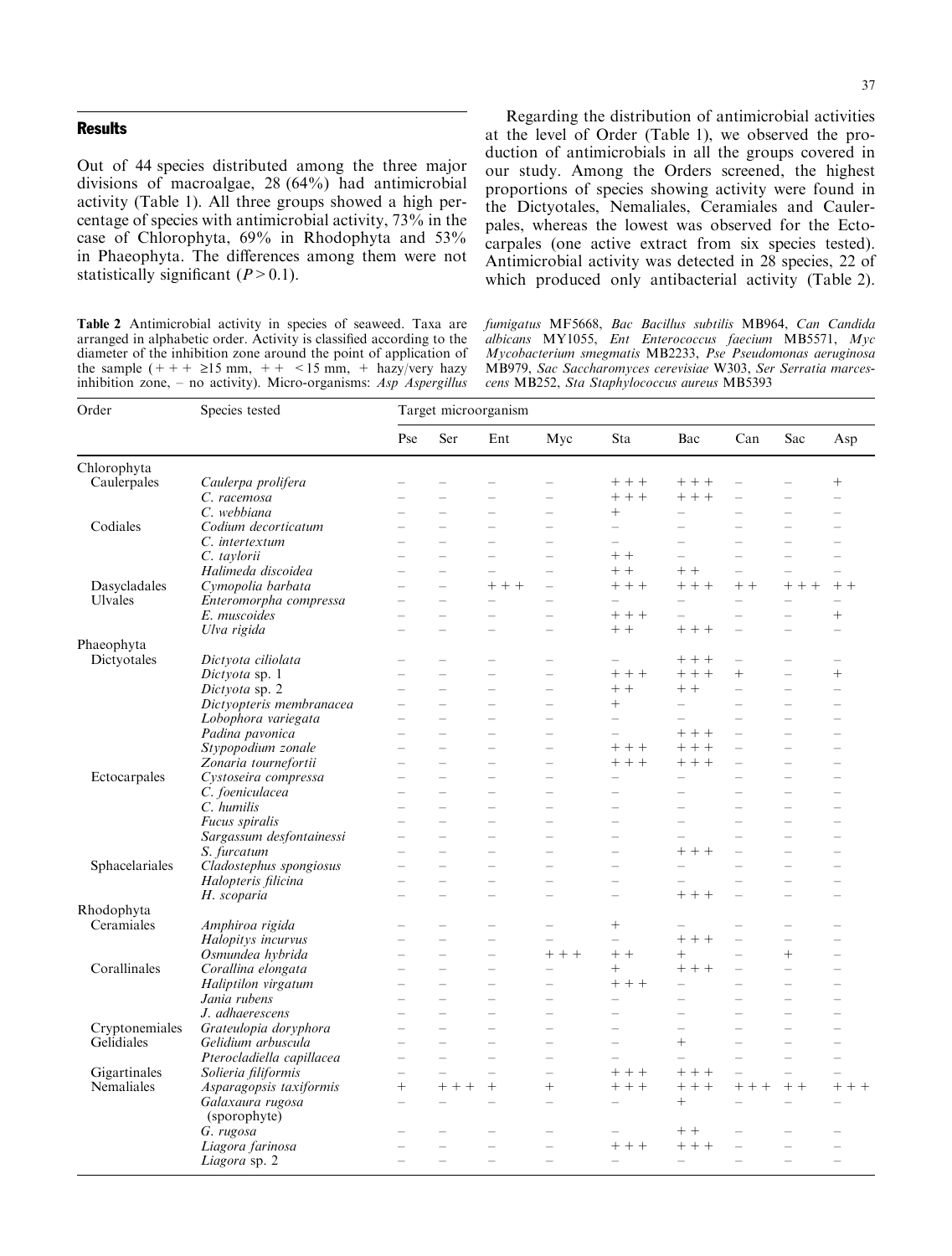Besides their antibacterial activity, six species also caused inhibition of the growth of yeasts or filamentous fungi, but none of the species tested showed specific antifungal activity alone. Activity against Gram-negative bacteria was less common than against Gram-positive (one active species, *Asparagopsis taxiformis*, and 28 active species, respectively). However, among the Gram-positive bacteria, not all the target strains tested were equally susceptible to the antimicrobial metabolites produced. The two most susceptible organisms were  $B$ . subtilis MB964 and S. aureus MB5393, which were inhibited by extracts of 22 species and 20 species, respectively. In contrast, only two species (A. taxiformis and Cymopolia barbata) showed activity against E. faecium; and only two species (A. taxiformis and Osmundea  $hybrida$ ) were active against  $M$ . smegmatis. Regarding antifungal activitiv, six of the species tested (A. taxiformis, C. barbata, Caulerpa prolifera, Dictyota sp. 1, Enteromorpha muscoides and O. hybrida,) presented activity against the filamentous fungus, *Aspergillus fumig*atus, and/or the yeasts Candida albicans and S. cerevisiae. Asparagopsis taxiformis and Cympolia barbata had the strongest antifungal activity. No clear trend in the production of antimicrobial activities by congeneric species

was observed, probably due to the few specimens studied. For instance, different results were obtained among species of Codium, Enteromorpha, Halopteris, Liagora and Sargassum.

To analyze the effect of different growth conditions on the production of antimicrobial activities by algae, 32 of the species used in this study were cultured in bioreactors (see Materials and methods). Out of 32 species screened, 17 showed activity in the three growth states considered. Six species showed remarkable differences in their activities among the different physiological states tested (Table 3). As for the 17 species active in all states tested, only in the cases of Dictyota sp. 1 and Cymopolia barbata was there a clear decrease in the inhibitory effect from the natural to the high-stress state, at least against some of the target strains. No activities were found against  $M$ . *smegmatis* MB2233, P. aeruginosa MB979 and Serratia marcescens MB252. For the rest of the species, we observed small differences in intensity between the activities obtained from the field-collected samples and those from cultured seaweeds (data not shown), although it is difficult to conclude whether those differences are significant.

Table 3 Antimicrobial

activities (micro-organisms and classification as in Table 2) in species of seaweed grown under different conditions. Field Plant collected from its natural medium and desiccated, low stress cultured under low stress conditions for 10 days, high stress cultured under high stress conditions for 10 days

| Species tested                                            | Target micro-organism                                                                                                                                                                      |  |
|-----------------------------------------------------------|--------------------------------------------------------------------------------------------------------------------------------------------------------------------------------------------|--|
| Amphiroa rigida<br>Field<br>Low stress, high stress       | Sta $(+)$<br>None                                                                                                                                                                          |  |
| Caulerpa webbiana<br>Field, low stress<br>High stress     | None<br>Sta $(+)$                                                                                                                                                                          |  |
| Codium taylorii<br>Field, high stress<br>Low stress       | None<br>Sta $(+ +)$                                                                                                                                                                        |  |
| Cymopolia barbata<br>Field<br>Low stress, high stress     | Ent $(+ + +)$ , Sta $(+ + +)$ , Bac $(+ + +)$ ,<br>Can $(+ +)$ , Sac $(+ + +)$ , Asp $(+ +)$<br>Ent $(+ + +)$ , Sta $(+ + +)$ , Bac $(+ + +)$ ,<br>Can $(+ +)$ , Sac $(+ + +)$ , Asp $(+)$ |  |
| Dictyota sp. 1<br>Field<br>Low stress, high stress        | Sta $(+ + +)$ , Bac $(+ + +)$ , Can $(+)$ , Asp $(+)$<br>Sta $(+ +)$ , Bac $(+ +)$                                                                                                         |  |
| Dictyota ciliolata<br>Field<br>Low stress<br>High stress  | None<br>Bac $(+ +)$<br>Sta $(+)$ , Bac $(+ + +)$                                                                                                                                           |  |
| Gelidium arbuscula<br>Field<br>Low stress, high stress    | Bac $(+)$<br>None                                                                                                                                                                          |  |
| Sargassum furcatum<br>Field<br>Low stress<br>High stress  | $Bac (+ + +)$<br>None<br>Bac $(+)$                                                                                                                                                         |  |
| Solieria filiformis<br>Field<br>Low stress<br>High stress | Sta $(+ + +)$ , Bac $(+ + +)$<br>Sta $(+ + +)$<br>$\text{Bac}(+++)$                                                                                                                        |  |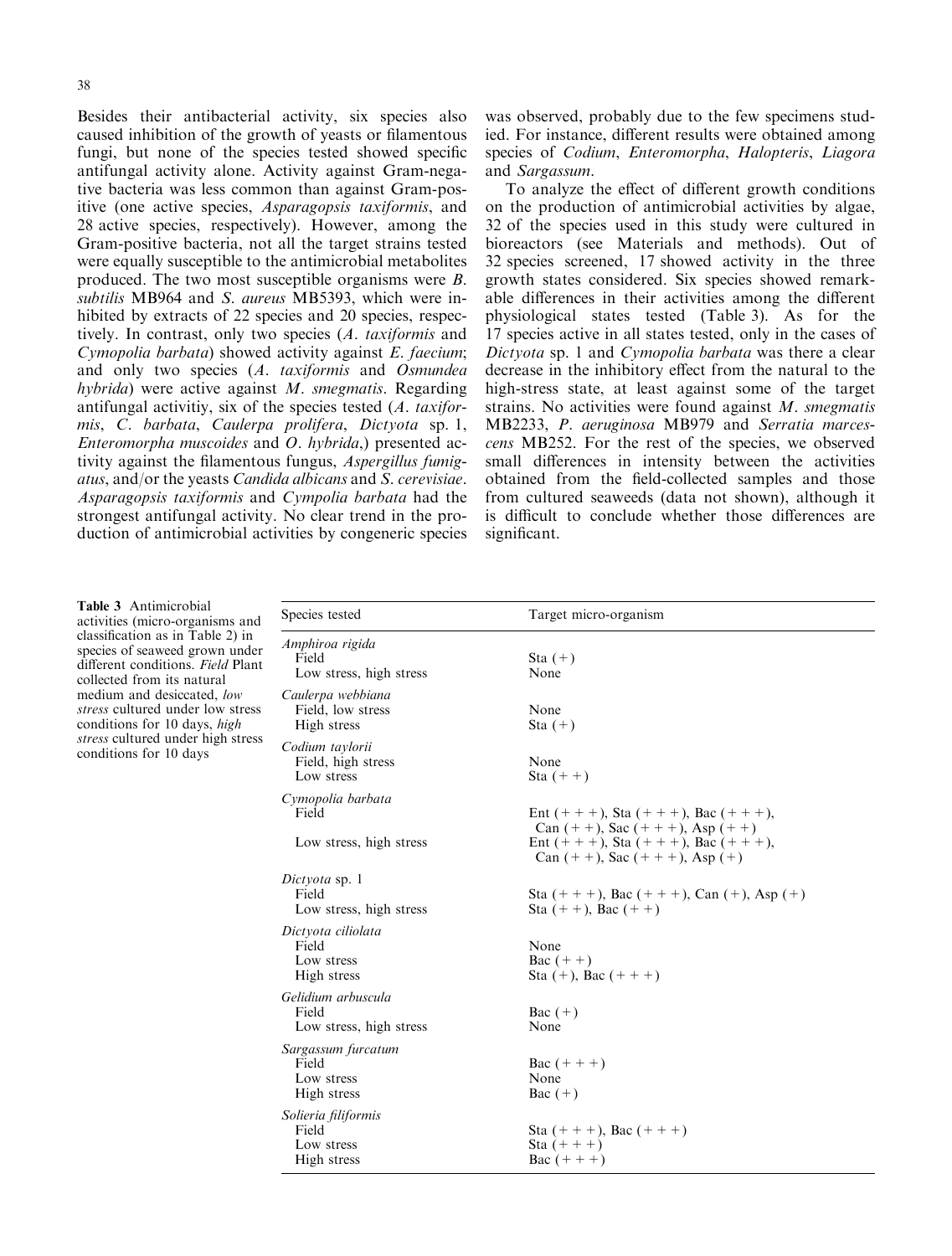#### **Discussion**

The main objective of this work was to evaluate and compare the ability of different macroalgal species from Gran Canaria island to produce bioactive compounds of potential therapeutic interest. The production of antimicrobial activities was considered to be an indicator of the capability of the seaweeds to synthesize bioactive secondary metabolites. The percentages of activities observed for the three algal groups studied (Chlorophyta, Rhodophyta, Phaeophyta) were substantially higher than the data reported in a previous study on macroalgae from Gran Canaria island [6], but were close to those described in another study with seaweeds from the Caribbean Sea [5].

The higher frequency of activity against Gram-positive bacteria has also been observed in most of the surveys of antimicrobial activities from seaweeds reported in the literature [5, 17]. Only one species, *Asparagopsis taxiformis*, showed activity against the whole panel of nine target microorganisms. Although the broad-spectrum antimicrobial activity of A. taxiformis against B. subtilis, C. albicans, P. aeruginosa and S. aureus has been already described [5], this is the first report of its activity against the other target strains utilized in this study.

The greatest range of activity observed within Orders was found in the Dictyotales, Nemaliales, Ceramiales and Caulerpales. The noteworthy capability of Dictyotales and Caulerpales to produce antimicrobial activities has already been reported [5, 11, 16], but not that of Nemaliales. When compared with other similar studies in the literature, it should be noted that the number of species tested in this work is far higher, with few exceptions [5, 17]. The overlap of species between our study and others covering other geographical locations  $[5, 15, 23, 26]$  is very low (less than seven species in common). This is likely due to the limited geographical distribution of most of the species tested in this work. Other reports of the antimicrobial activities of macroalgae from Gran Canaria have been published [6, 9], but the overlapping of species is also quite low (less than 13 species), and they were tested against a panel of fewer microbial strains.

Previous screening studies of antimicrobial activities from macroalgae have detected activities in some of the species tested in this work. Furthermore, some of the species tested in our study have been described as having activities that were not detected in our screening. Some of the species active in our study (Dictyopteris membranacea, Halopitys incurvus, Padina pavonica and Solieria filiformis) were not detected as such in previous studies [5, 6, 16]. Species not active in our study nor in other studies [6, 16] are Cystoseira compressa, C. humilis, Grateloupia doryphora and Jania rubens. These remarkable differences between our results and those from other studies (as well as between those other studies) may be due to several factors. These could be an infraspecific variability in the production of secondary metabolites [9, 26], occasionally related to seasonal variations [23]; and there could also be differences in the capability of the extraction protocols to recover the active metabolites and differences in the assay methods, that would result in different susceptibilities of the target strains.

As for the effectiveness of the extraction methods, some studies showed that methanol extraction yielded higher antimicrobial activity than  $n$ -hexane and ethyl acetate [9], whereas in others, chloroform was better than methanol and benzene [20]. It is clear that the use of organic solvents always provides a higher efficiency in extracting antimicrobial activities, compared with water extraction [19]. We selected methanol extraction for this study, based on our previous experience in the screening of antimicrobial compounds. Given the ability of macroalgae to produce bioactive compounds, it was interesting to test whether this production could be optimized or modulated by culture techniques. There is no reported evidence concerning their capability to produce different compounds depending on their physiological state, although the production of bioactive oxylipins by cell cultures of Laminaria saccharina in bioreactors has been described [18]. According to our results, there are remarkable differences in activity among some of the species tested, in their three physiological states. However, there is no clear common trend in their activities related to the physiological state of the algae.

In summary, our results indicate that these species of seaweed collected from Gran Canaria present a significant capacity to show a variety of antimicrobial activities, which makes them interesting for programs screening natural products. This ability is not restricted to one Order or Division within the macroalgae: all of them offer opportunities for producing new types of bioactive compounds. In addition, their capacities could be altered depending on the physiological state of the algae, although it is not clear how this technique should be used to optimize production in general.

Acknowledgments The authors are grateful to the CIBE-MSD technicians involved in this study for their technical assistance, notably for their help with the assays, the preparation of the samples and the fermentation of the producing organisms.

#### **References**

- 1. Ahmad VU, Aliya R, Perveen S, Shameel M (1993) Sterols from marine green alga Codium decortacatum. Phytochemistry 33:1189-1192
- 2. Alfonso-Carrillo J. Sanson M (1989) Illustrated key to the benthic marine macrophytes of the Canary Islands (in Spanish). Servicio de Publicaciones, Universidad de La Laguna, La Laguna
- 3. Alfonso-Carrillo J, Sanson M (1999) Algae, fungi and marine phanerogams of the Canary Islands. Analytical key (in Spanish). Servicio de Publicaciones, Universidad de La Laguna, La Laguna
- 4. Al-Obeid S, Collatz E, Gutman L (1990) Mechanism of resistance to vancomycin in *Enterococcus faecium* D. 366 and